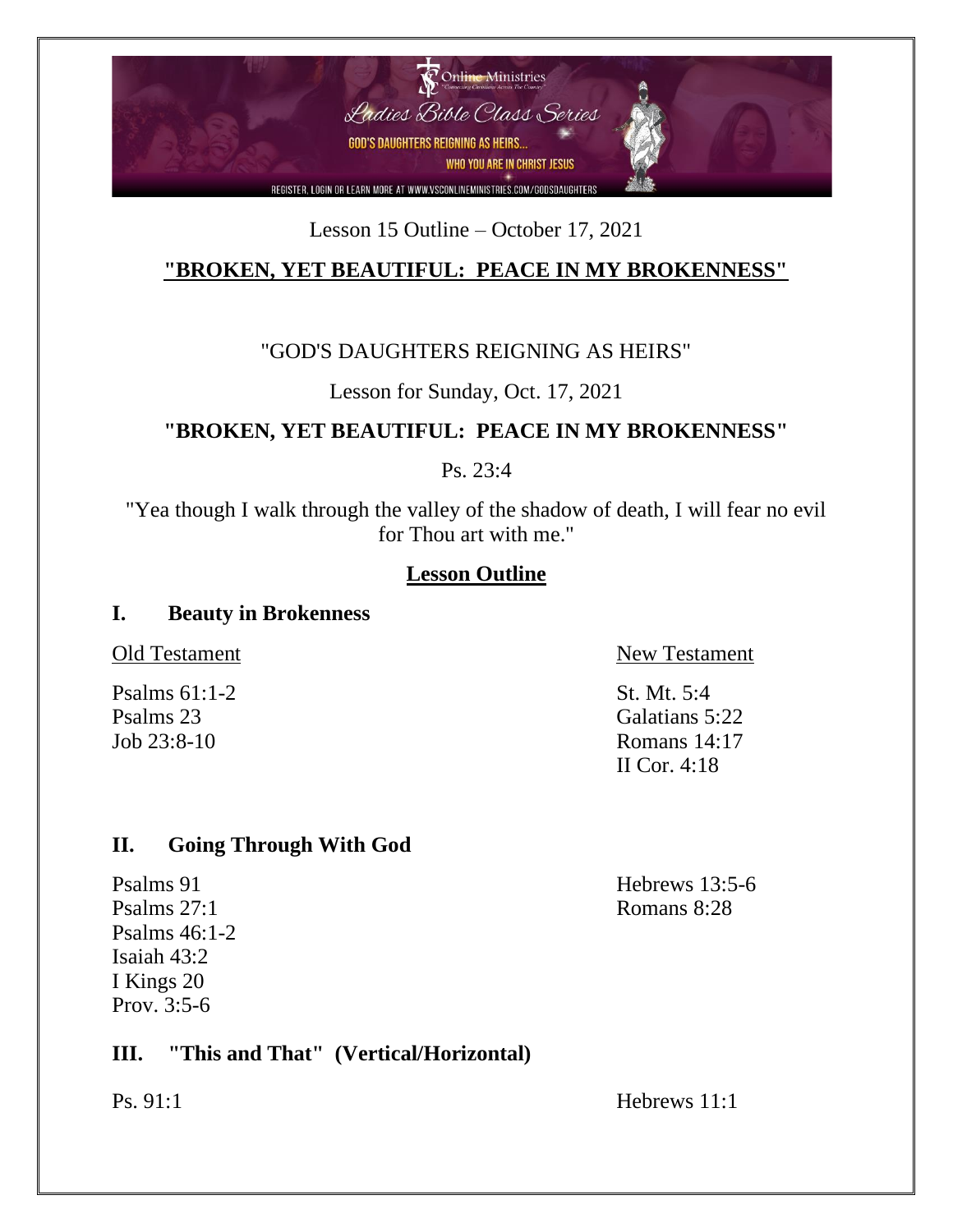

#### Lesson 15 Outline – October 17, 2021

## **"BROKEN, YET BEAUTIFUL: PEACE IN MY BROKENNESS"**

Ps. 34:7 James 1:2 Deut. 33:227 Phil. 4:8

Col. 3:1-2 Romans 12:1-2 St. Luke 4:18

#### Questions to Consider

- 1. What do you consider "Beautiful?"
- 2. How do you see your brokenness as being beautiful?
- 3. What can you do as a result of your brokenness?
- 4. Do you try to hide your hurt because you think that showing hurt is a sign of a lack of faith?
- 5. How can you find peace in your brokenness?
- 6. Do you sometimes feel like Job? If so, what do you do in the midst of those feelings?
- 7. Do you sometimes think that God is unfair in allowing certain life's issues to be in your path?
- 8. How can you look beyond what you see and believe what you don't see?

(II Cor. 4:18)

9. When you are in a maze of circumstances, what is the way out?